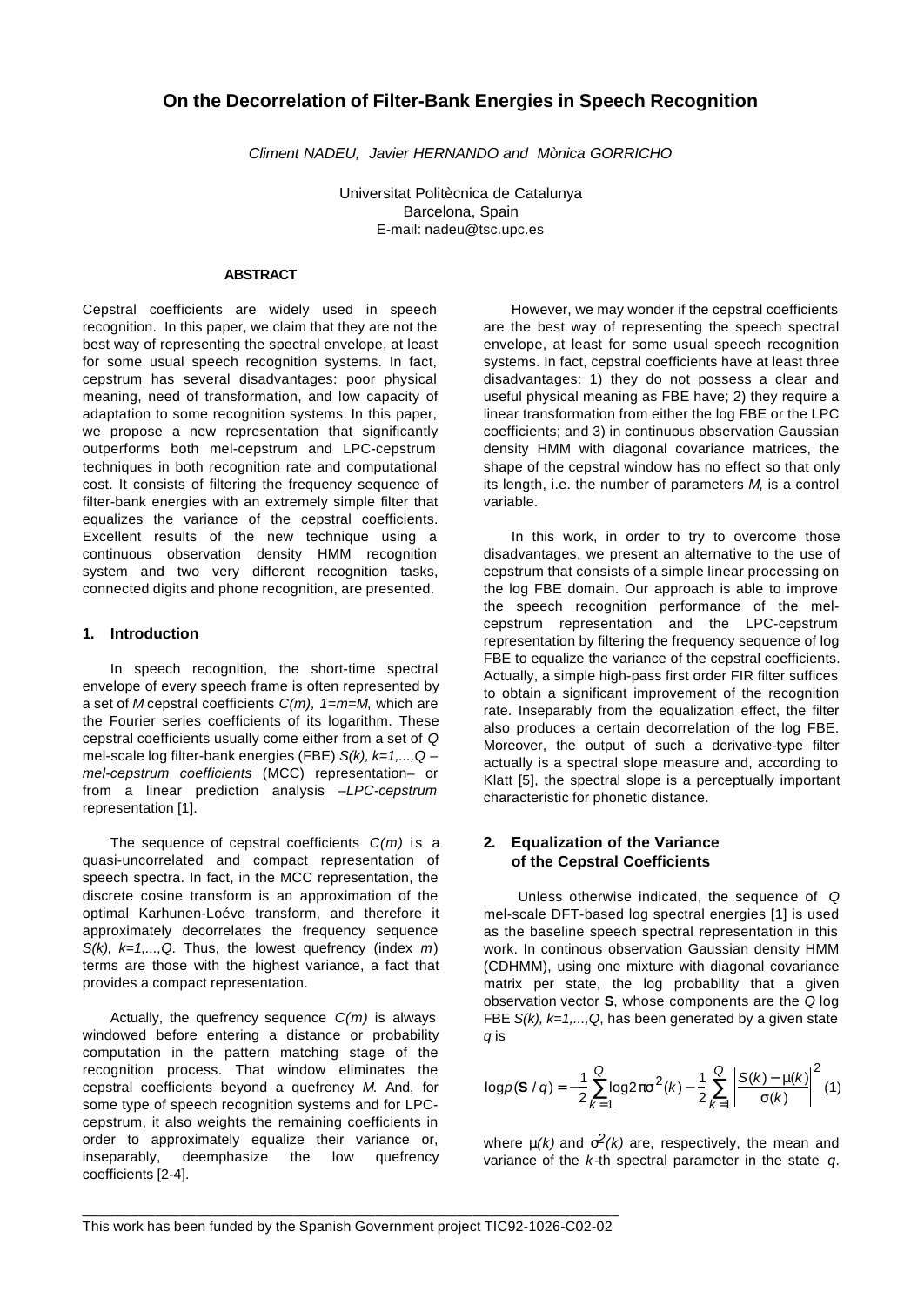Note that, given the state *q*, the first term in (1) is constant, and thereby we will only consider the last term, which depends on the frequency sequence *S(k)*. To facilitate the reasoning, we will assume the same variance for all states (grand variance). In this way, the variance sequence is estimated over all the data, and we will consider it as constant, i.e.  $s^2(k) = s^2$ , which makes sense due to the fact that a constant value can always be obtained by a proper signal preemphasis.

In the following, we will express the last term in (1) in terms of the cepstral sequence *C(m)* corresponding to *S(k)*. Since in the usual mel-scale filter-bank distribution there are not any filters centered at frequencies *w=0* and *w=p* , a zero is appended at both ends of the sequence, i.e. *S(0)=S(Q+1)=0*, to represent the low energy contained at those extreme bands. As the log spectrum is an even (and periodic) function, we can write (1) in terms of the even sequence *S(k), k=-Q,...,0,...,Q+1*, where *S(-k)=S(k), k=1,...,Q*. Thus, the last term in (1) is proportional to

$$
\sum_{k=-Q}^{Q+1} |S(k) - m(k)|^2
$$
 (2)

Then, by applying the Parseval relation [6], it follows that that term is also proportional to

$$
\sum_{m=-Q}^{Q+1} |C(m) - M(m)|^2
$$
 (3)

where the even cepstral sequences *C(m)* and *M(m)*, for *m=-Q,...,0,...,Q+1* are, respectively, the discrete Fourier transforms of the even frequency sequences *S(k)* and *m(k)*.

Expression (3) shows that, although spectral-type observations are used in our HMM framework, the probability can be computed from the cepstral coefficients. Since *M(m)* is also the mean of *C(m)* in the state *q*, every cepstral coefficient *Cm)* contributes in an additive way to the probability according to its square distance to the mean value in the state, exactly like *S(k)* in (2). However, although the grand variance has been equalized in (2), it is not so in (3). Hence, the cepstral coefficients can be weighted in order to equalize their variance, with the purpose of obtaining an even contribution of them to the probability computation. Note the coincidence of that conclusion with the cepstral weighting studied in [2-4]. In fact, a Euclidean distance on the cepstral coefficients was assumed in those works, and expression (3) actually is a Euclidean distance.

 On the other hand, the equalization of the cepstral variance produces a certain decorrelation of the log FBE. In fact, it can easily be shown that the cepstral variance of a non-symmetric uncorrelated log FBE sequence *S(k), k=1,...,Q*, is flat.

The variance of the cepstral coefficients has a decreasing tilt along the quefrency axis [3]. For this reason, the number *Q* of frequency bands has to be accurately chosen, since too large a value would imply the existence of high quefrencies which would be strongly amplified by the inverse variance weighting. As those high

cepstral indexes carry much spectral estimation error [2], the recognition performance would worsen. Hence, in the case of a large *Q* value, the equalization should take place only in the low quefrency region.

The conclusions drawn in the previous paragraphs for CDHMM are also valid for discrete HMM and for any other speech recognition system that uses a Euclidean-type metric to incorporate the observations into the recognition process.

## **3. Filtering of the Frequency Sequence of Filter-Bank Energies**

We aim to perform the equalization of the variance of the cepstral coefficients by filtering the frequency sequence of log FBE. Since the filtering is implemented as a circular convolution with the sequence *h(k)*, the cepstral coefficients are multiplied by the DFT of *h(k)*, here denoted by *H(m)*, so that expression (3) turns out to be

$$
\sum_{m=-Q}^{Q+1} |C(m) - M(m)|^2 |H(m)|^2 \tag{4}
$$

First of all, according to the usual practice [1], in every frame, the average value of the even sequence *S(k)* over index *k* is subtracted, so the term in (3) corresponding to the zero quefrency is removed whereas the other terms remain unchanged. After that, *S(k)* is circularly convolved with *h(k)* to obtain a filtered sequence. Since only the values of the filtered sequence between *k=1* and *k=Q* are used as observations in the recognition system, we can employ the shortest *h(k)*, i.e. a length 2, with no interference of the symmetric *S(k)*, *k=-1,...,-Q*, samples in the computation of the used segment of the filtered sequence. The same is true if length 3 is used and *h(k)* is centered around  $k=0$ . In this way, we can refer to the process as an actual linear filtering, with *h(k)* being the impulse response.

 A first-order FIR filter that maximally equalizes the variance of the cepstral coefficients can be easily obtained by a least-squares modeling in the following way. Firstly, the variance is estimated by averaging over all the frames of a given database. Then, after performing an inverse DFT, the quotient *r* between the values of the resulting sequence –the covariance of *S(k)*– at index 1 and index 0 is computed. Thus, the first-order FIR filter that maximally flattens the variance will be

$$
H(z) = 1 - rz^{-1}
$$
 (5)

Figure 1 shows the estimated variance corresponding to the TI digits database [7] using *Q=12* mel-scale frequency bands, along with the inverse square magnitude of the sampled filter response *H(m)*, that was computed following the above procedure. The resulting value of *r* is 0.5. Analogously, the coefficients of the least-squares second-order FIR filter are -0.5 and -0.05, a fact that shows how a first-order filter already obtains an accurate modelling of the inverse variance. Note in Figure 1 the zero value of the zero quefrency variance, which is caused by the subtraction of the average *S(k)* value.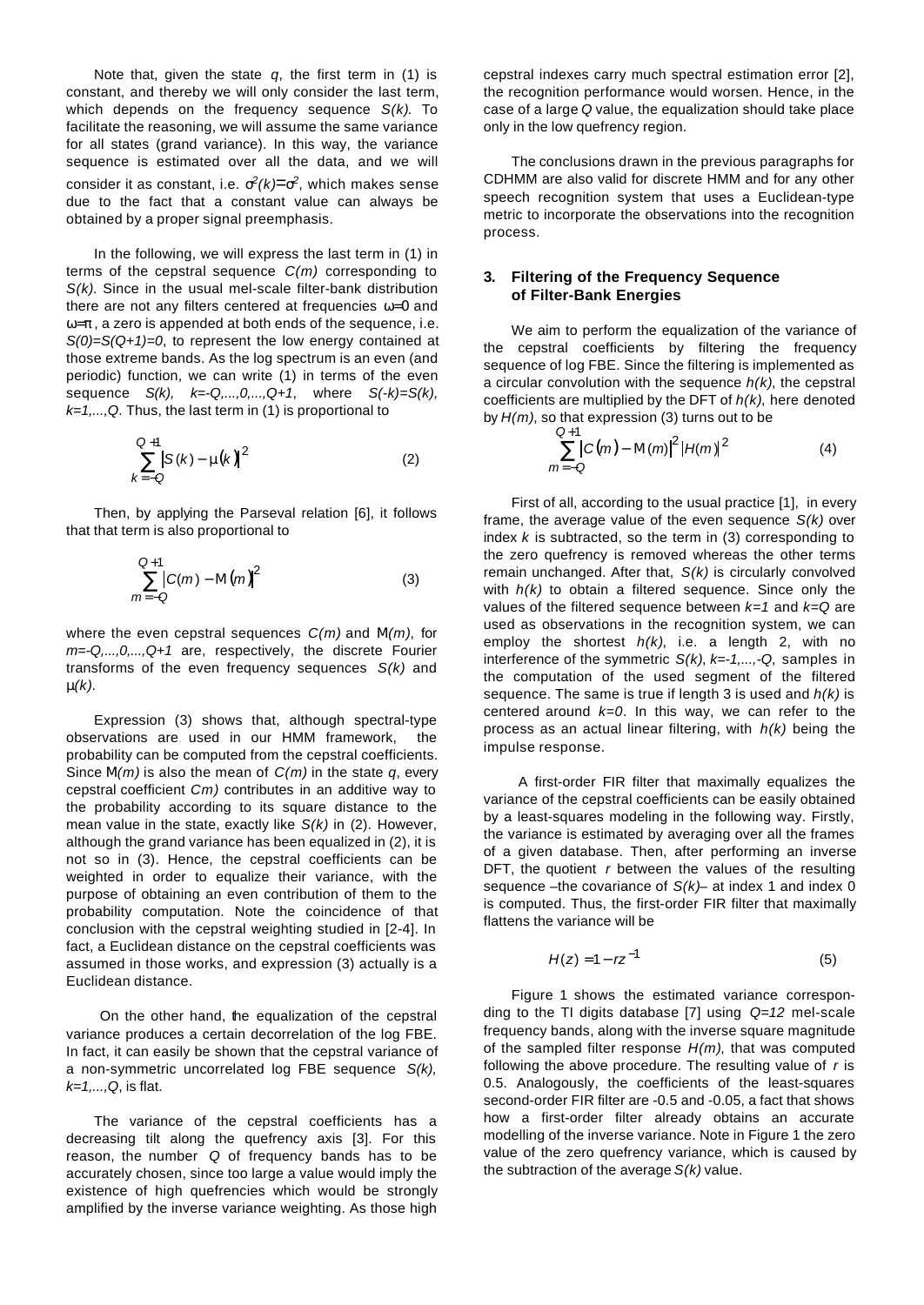

*Fig. 1. Approximation of the TI digits estimated variance with the inverse square magnitude of the filter 1-0.5z-1*

It is worth noting the computational simplicity of the filtering with respect to the DCT computation of the melcepstrum representation. In fact, average subtraction plus first-order filtering requires *3Q* additions and *Q+1* multiplications, whereas, assuming *M* cepstral coefficients are used, DCT requires *MQ* additions and multiplications, which, for typical values of *Q* and *M* , can be an order of magnitude higher. A way of further reducing the computations is to use the filter *z-z-1* which only requires *Q-2* subtractions, since it does not need multiplications and avoids the average subtraction due to its zero at zero quefrency.

Note that the cepstral coefficients can also be replaced by filtered spectral energies in the case of LPC spectra. Recognition results will be reported in the next section based on both filter-bank and LPC spectral estimates.

#### **4. Recognition Experiments**

We carried out speech recognition experiments by filtering the average-subtracted frequency sequence of log FBE in several ways, and using the filtered sequence as the speech representation, with no addition of supplementary differential features. A speech recognition system based on continous observation density hidden Markov models (CDHMM) was used (HTK software). The experiments correspond to two different databases: the TI connected digits database [7] and the EUROM1 [8] phonetic database.

#### **4.1 Connected Digits Database**

Firstly, training and testing were carried out with the single and connected digit utterances of the adult portion of the TI database. After decimating the signals from 20 KHz to 8 KHz sampling rate and pre-emphasizing them with a zero at *z=*0.95, Hamming windowed frames of 30 ms were taken every 10 ms. Each of the 11 digit left-toright hidden Markov models consisted of 8 states, and the silence model had 3 states. Only one diagonal covariance mixture was employed per state.

## DFT-based mel-scale FBE

First of all, the new filtered log FBE sequence has been compared with the MCC sequence. After trying several values, 20 frequency bands (*Q=*20) and 8 cepstral coefficients (*M=*8) were chosen as the empirically optimal parameters for MCC. Table 1 shows the MCC recognition results along with the ones obtained with the first-order and the second-order equalization filters proposed in the previous section. The energies corresponding to 12 melscaled frequency bands (*Q=*12) were used for every filter.

|            | String   Word   Del   Subs   Ins |           |      |        |      |
|------------|----------------------------------|-----------|------|--------|------|
| <b>MCC</b> | 122.59                           | 8.09 3.63 |      | 4.46   | 1.07 |
| order 1    | 18.02                            | 5.79      | 1.98 | - 3.81 | 1.27 |
| order 2    | 18.08                            | 5.81      | 2.01 | -3.80  | 1.30 |

*Table1 Percentage of recognition errors for DFT-based mel-scale FBE.*

Note, in Table 1, the significant improvement achieved by the filtered log FBE with respect to conventional MCC: 20% in string error rate, and 28% in word error rate. The second order equalization yields almost exactly the same rates as those of the first order filter, since the second coefficient is very small.

In the reported experiments, the new spectral representation technique requires more features per frame than MCC (12 instead of 8). In order to check, in these preliminary results, the need to have a larger number of features, we performed an experiment with the first-order equalization filter and *Q=*10. The resulting string and word error rates were, respectively, 18.07% 6.03%, only slightly larger than the ones obtained for *Q=*12.

Applying the Karhunen-Loéve transform to the average-subtracted FBE in order to globally decorrelate them, 20.60% string error rate and 7.49% word error rate were obtained, scores worse than those of the filtered log FBE. Consequently, although our HMMs assume uncorrelated features, the important fact appears to be the particular type of probability measure (1-3) that arises from this assumption. Also experiments using full covariance matrices in the Gaussian densities were carried out. The resulting string error rate is 13.30% and the word error rate is 4.42%, results better than those of the filtered log FBE with diagonal matrices. Hence, the state decorrelation achieved by using full matrices appears preferable to a global one. However, the computational load is substantially enlarged.

Our reasoning in Section 2 assumes only one Gaussian mixture per state. For this reason, we performed an experiment using 8 mixtures. The results are given in Table 2. Note that there is also a significant relative improvement like for one mixture, and therefore we can hope than the conclusions drawn from that reasoning are also valid for multiple mixtures.

|         | String   Word   Del   Subs   Ins |  |      |        |
|---------|----------------------------------|--|------|--------|
| MCC     | $15.57$ 5.26 1.75 3.51           |  |      | - 0.89 |
| order 1 | $13.08$ $3.94$ $1.29$            |  | 2.65 | 1.02   |

*Table2. Recognition error rates using 8 mixtures.*